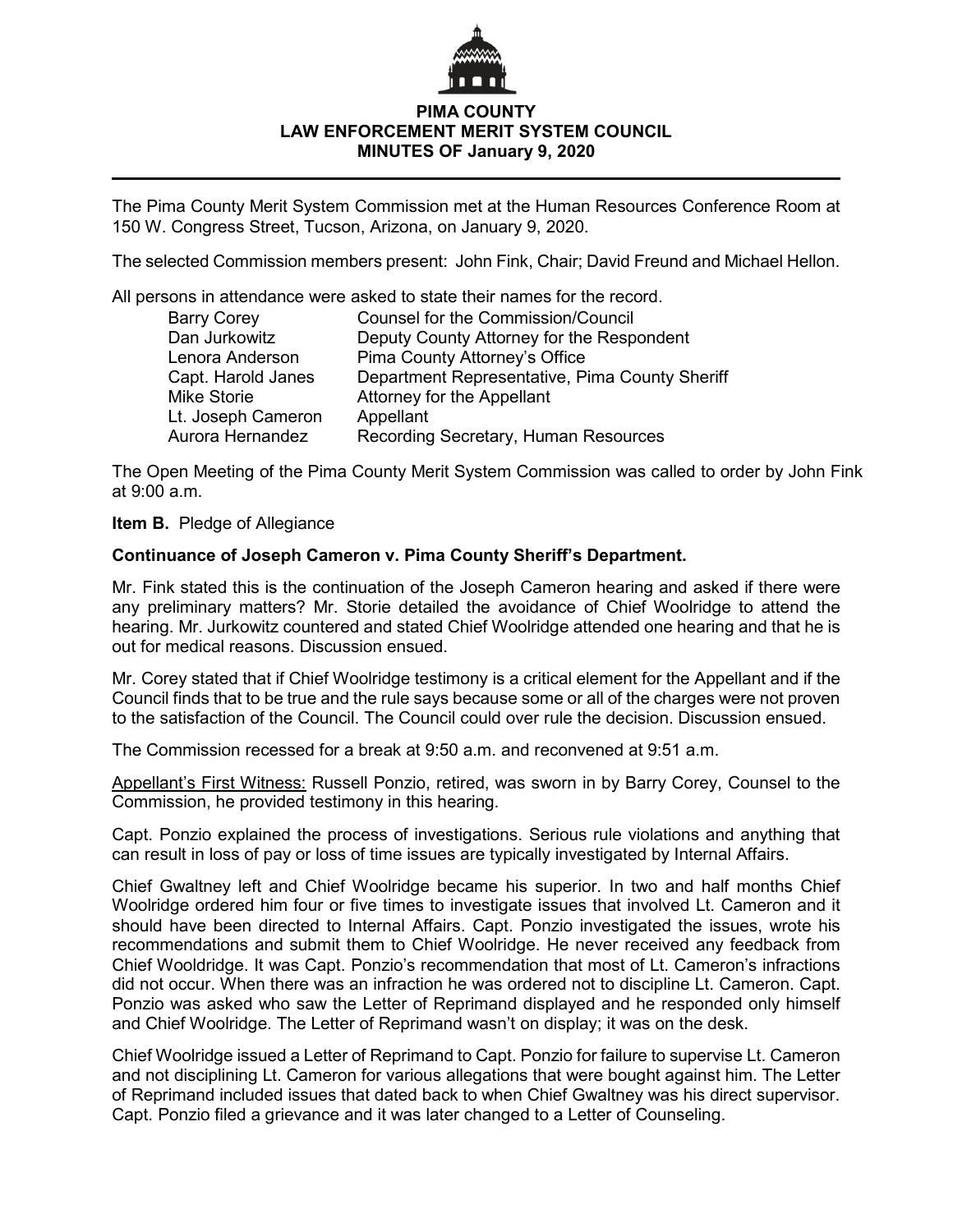Mr. Storie asked if Commission Deputies, the lowest rank, are subject to orders from Correction Commanders. Capt. Ponzio responded no, it is two different class codes of employee. Mr. Storie asked if Lt. Cameron was required to obey orders from a Non-Commissioned Captain. Capt. Ponzio stated no.

Mr. Fink expanded on the topic and briefly explained the Correction Officer Conrad situation. Capt. Ponzio stated in that situation it was a gray area because he still held his rank as a Commissioned Lieutenant, he was acting as a representative, and it depended on whether or not the order was a direct order or not. Discussion ensued.

The Commission recessed for lunch at 11:47 a.m. and reconvened at 1:16 p.m.

Mr. Jurkowitz asked if the Office of Professional Standards record interviews and Capt. Ponzio stated they do record their interviews and criminal investigations are also recorded. Discussion of recording ensued.

Mr. Fink excused Capt. Ponzio and informed him that he was subject to recall.

Mr. Storie stated Chief Woolridge is involved in everything, he maintained pressure to discipline Lt. Cameron and he disciplined Capt. Ponzio for not disciplining Lt. Cameron. Mr. Hellon inferred from Mr. Storie statements that Lt. Cameron has been unfairly targeted by Command Staff and disciplined for things that other people are not disciplined for and the things he was disciplined for; he should not have been disciplined for. Mr. Storie agreed. Discussion ensued.

The Commission recessed for a break at 2:18 p.m. and reconvened at 2.31 p.m.

Lt. Cameron was sworn in previously and was reminded of his oath. He provided a brief work history of his employment with Pima County Sheriff's Department.

Lt. Cameron described his Letter of Reprimand, it was approximately 24 inches wide with 4, 8 1/2 inch pages on green matting with a gold frame and displayed on the wall. It was well known by Command staff that it was displayed and sometimes they would make a comment when they met in his office. Lt. Cameron knew of others within the Department that had their Letter of Reprimand displayed.

Lt. Cameron eventually took the display down at the direction Capt. Ponzio. Capt. Ponzio agreed he could place the display in the trunk that was in his office. The one time he pulled it out was when he was cleaning and rearranging things. He intended to put the display back in the trunk but he was intermittently going in and out of his office. He wasn't aware Chief Wooldridge had been in his office. He stated his office is across the parking lot in the Annex building and Chief Woolridge office was in the main building. Discussion ensued.

Lt. Cameron stated he has been involved with the Union since 1996 and he provided a brief history and his involvement with the Union. He's been a representative for other union members for 35+ years. It's been his practice to record the meetings and it was always accepted. He said the philosophy of the Department, prior to the Conrad incident, was to record because it was transparent, nobody has a foggy memory, nobody can make things up. It's in the tape. They tape, we tape.

Lt. Cameron stated at the Conrad pre-action meeting he was surprised and stunned when the Correction Captain refused to be recorded. When Lt. Cameron did not comply, he was told to leave the meeting and he did not leave because he did not take it as an order. Discussion about Commissioned Officers are not required to follow the direction of Correction Commanders ensued.